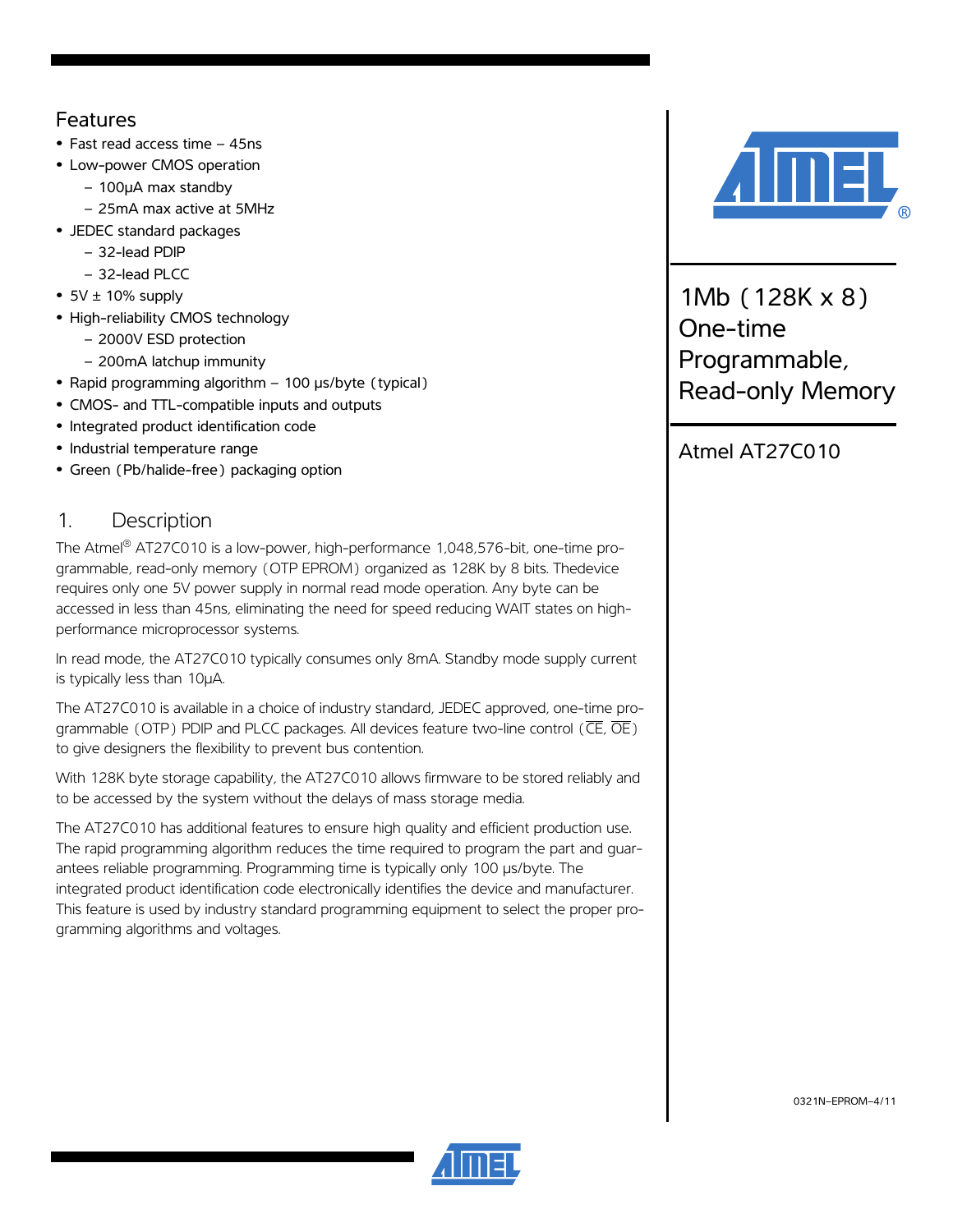

### 2. Pin configurations

| Pin name   | Function       |
|------------|----------------|
| $AO - A16$ | Addresses      |
| $00 - 07$  | Outputs        |
| Œ          | Chip enable    |
| ŌF         | Output enable  |
| <b>PGM</b> | Program strobe |
| <b>NC</b>  | No connect     |



#### 3. System considerations

Switching between active and standby conditions via the chip enable pin may produce transient voltage excursions. Unless accommodated by the system design, these transients may exceed datasheet limits, resulting in device nonconformance. At a minimum, a 0.1µF, high-frequency, low inherent inductance, ceramic capacitor should be utilized for each device. This capacitor should be connected between the  $V_{CC}$  and ground terminals of the device, as close to the device as possible. Additionally, to stabilize the supply voltage level on printed circuit boards with large EPROM arrays, a 4.7µF bulk electrolytic capacitor should be utilized, again connected between the  $V_{CC}$  and ground terminals. This capacitor should be positioned as close as possible to the point where the power supply is connected to the array.



Figure 3-1. Block diagram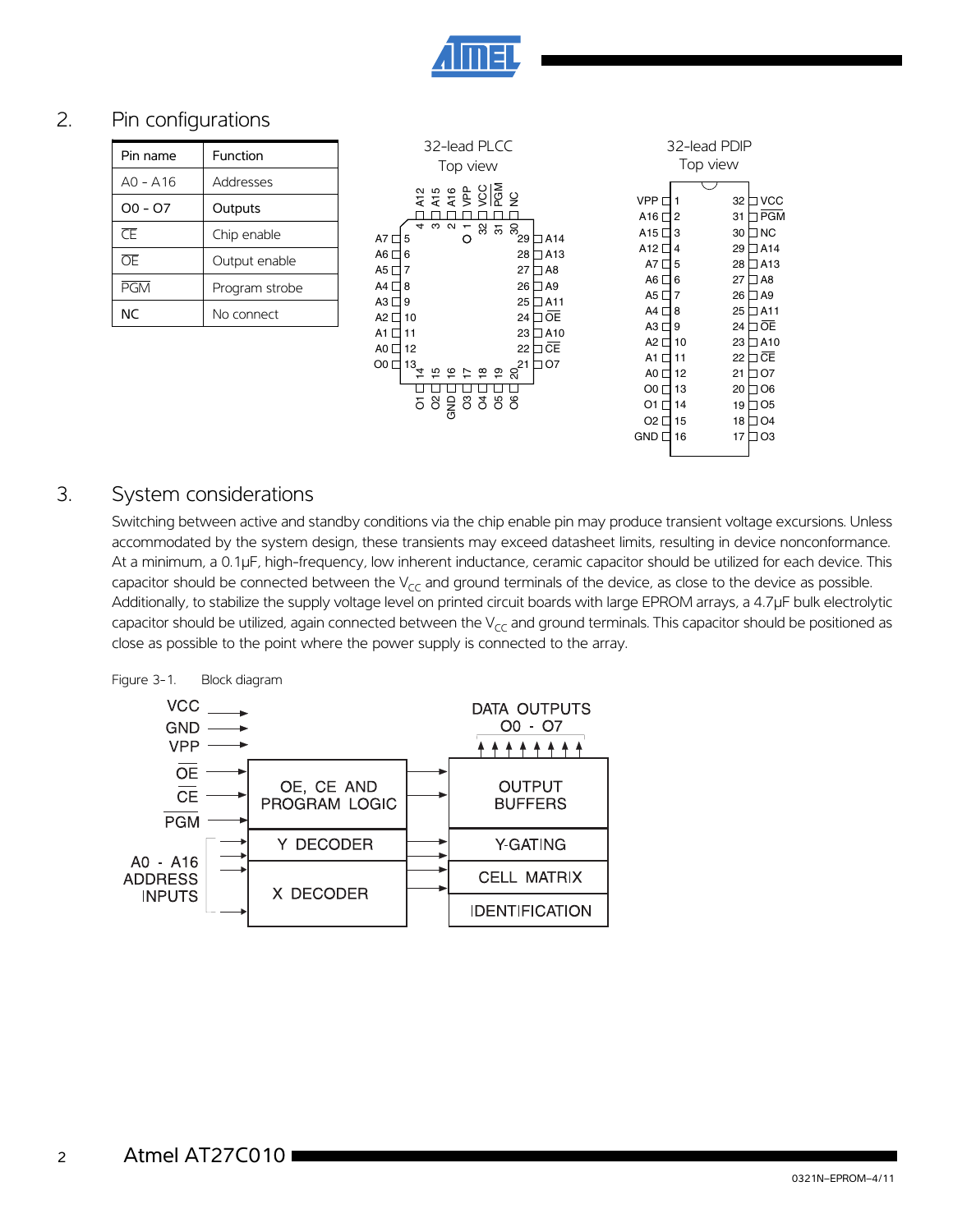### 4. Absolute maximum ratings\*

| $V_{\text{pp}}$ supply voltage with<br>respect to ground - 2.0V to +14.0V <sup>(1)</sup>             |
|------------------------------------------------------------------------------------------------------|
| Voltage on A9 with<br>respect to ground $\ldots \ldots \ldots \ldots -2.0V$ to +14.0V <sup>(1)</sup> |
| Voltage on any pin with                                                                              |
|                                                                                                      |
| Temperature under bias $\ldots \ldots \ldots \ldots -55^{\circ}C$ to +125°C                          |

- \*NOTICE: Stresses beyond those listed under "Absolute maximum ratings" may cause permanent damage to the device. This is a stress rating only, and functional operation of the device at these or any other conditions beyond those indicated in the operational sections of this specification is not implied. Exposure to absolute maximum rating conditions for extended periods may affect device reliability.
- <span id="page-2-0"></span>Note: 1. Minimum voltage is -0.6V DC, which may undershoot to -2.0V for pulses of less than 20ns. Maximum output pin voltage is  $V_{CC}$  + 0.75V DC, which may overshoot to +7.0V for pulses of less than 20ns.

### 5. DC and AC characteristics

| Table 5-1. | Operating modes |
|------------|-----------------|
|            |                 |

| Mode/Pin                              | $\overline{\text{CE}}$ | $\overline{OE}$            | <b>PGM</b>     | Ai                                                                                            | $V_{\mathsf{PP}}$ | Outputs             |
|---------------------------------------|------------------------|----------------------------|----------------|-----------------------------------------------------------------------------------------------|-------------------|---------------------|
| Read                                  | $V_{IL}$               | $\mathsf{V}_{\mathsf{IL}}$ | $X^{(1)}$      | Ai                                                                                            | $\times$          | $D_{OUT}$           |
| Output disable                        | $\times$               | $V_{\text{IH}}$            | X              | X                                                                                             | $\times$          | High Z              |
| Standby                               | $V_{\mathbb{H}}$       | $\times$                   | $\times$       | X                                                                                             | $\times$          | High Z              |
| Rapid program <sup>(2)</sup>          | $V_{IL}$               | $V_{\text{IH}}$            | $V_{IL}$       | Ai                                                                                            | $V_{\mathsf{PP}}$ | $D_{IN}$            |
| PGM verify                            | $V_{IL}$               | $V_{\parallel}$            | $V_{\text{H}}$ | Ai                                                                                            | $V_{\text{PP}}$   | $D_{OUT}$           |
| <b>PGM</b> inhibit                    | $V_{\parallel H}$      | X                          | X              | X                                                                                             | $V_{\text{PP}}$   | High Z              |
| Product identification <sup>(4)</sup> | $V_{IL}$               | $V_{\parallel}$            | $\times$       | A9 = $V_H^{(3)}$<br>$AO = V_{\parallel H}$ or $V_{\parallel L}$<br>$A1 - A16 = V_{\parallel}$ | X                 | Identification code |

<span id="page-2-4"></span><span id="page-2-3"></span><span id="page-2-2"></span><span id="page-2-1"></span>Note: 1. X can be  $V_{\parallel}$  or  $V_{\parallel}$ .

2. Refer to programming characteristics.

3.  $V_H = 12.0 \pm 0.5V$ .

4. Two identifier bytes may be selected. All Ai inputs are held low  $(V_{\|})$ , except A9, which is set to  $V_{H}$ , and A0, which is toggled low ( $V_{\parallel}$ ) to select the manufacturer's identification byte and high ( $V_{\parallel}$ ) to select the device code byte.

Table 5-2. DC and AC operating conditions for read operation

|                               |      | Atmel AT27C010 |               |  |  |  |
|-------------------------------|------|----------------|---------------|--|--|--|
|                               |      |                | $-70$         |  |  |  |
| Operating temp. (case)        | Ind. | -40°C - 85°C   | -40°C - 85°C  |  |  |  |
| 'V <sub>CC</sub> power supply |      | $5V \pm 10\%$  | $5V \pm 10\%$ |  |  |  |

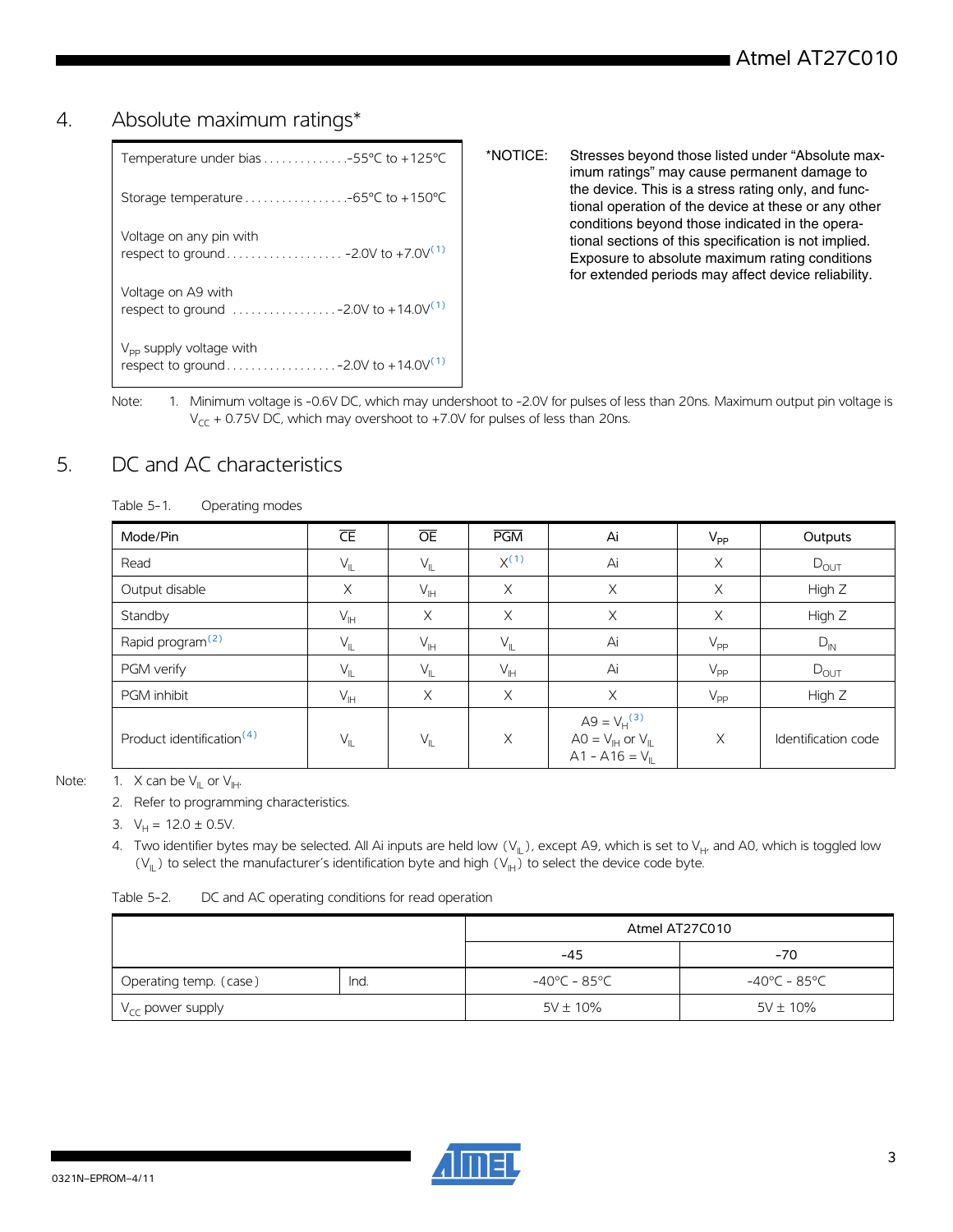

| Symbol                                              | Parameter                                  | Condition                                                             |      | Min    | Max            | <b>Units</b> |
|-----------------------------------------------------|--------------------------------------------|-----------------------------------------------------------------------|------|--------|----------------|--------------|
| - I <sub>LL</sub>                                   | Input load current                         | $V_{IN}$ = 0V to $V_{cr}$                                             | Ind. |        | ±1             | μA           |
| $I_{LO}$                                            | Output leakage current                     | $V_{\text{OUT}} = 0V$ to $V_{\text{CC}}$                              | Ind. |        | ± 5            | μA           |
| IPP1 <sup>(2)</sup>                                 | $V_{\text{pp}}^{(1)}$ read/standby current | $V_{PP} = V_{CC}$                                                     |      |        | 10             | μA           |
|                                                     |                                            | $I_{SB1}$ (CMOS), $\overline{CE} = V_{CC} \pm 0.3V$                   |      |        | 100            | μA           |
| $V_{cc}$ <sup>(1)</sup> standby current<br>$I_{SB}$ |                                            | $I_{SB2}$ (TTL), $\overline{CE}$ = 2.0 to $V_{CF}$ + 0.5V             |      |        |                | mA           |
| $I_{CC}$                                            | $V_{cc}$ active current                    | $f = 5$ MHz, $I_{\text{OUT}} = 0$ mA, $\overline{CE} = V_{\parallel}$ |      |        | 25             | mA           |
| $V_{IL}$                                            | Input low voltage                          |                                                                       |      | $-0.6$ | 0.8            | $\vee$       |
| $\mathsf{V}_{\mathsf{IH}}$                          | Input high voltage                         |                                                                       |      | 2.0    | $V_{cr}$ + 0.5 | $\vee$       |
| $V_{OL}$                                            | Output low voltage                         | $I_{\Omega I} = 2.1 \text{mA}$                                        |      |        | 0.4            | $\vee$       |
| $V_{OH}$                                            | Output high voltage                        | $I_{OH} = -400 \mu A$                                                 |      | 2.4    |                | $\vee$       |

#### Table 5-3. DC and operating characteristics for read operation

<span id="page-3-1"></span><span id="page-3-0"></span>Notes: 1.  $V_{CC}$  must be applied simultaneously or before  $V_{PP}$ , and removed simultaneously or after  $V_{PP}$ .

2. V<sub>PP</sub> may be connected directly to V<sub>CC</sub>, except during programming. The supply current would then be the sum of I<sub>CC</sub> and I  $I_{\text{PP}}$ .

|                            |                                                              |                                                 | Atmel AT27C010 |       |     |       |              |
|----------------------------|--------------------------------------------------------------|-------------------------------------------------|----------------|-------|-----|-------|--------------|
|                            |                                                              |                                                 |                | $-45$ |     | $-70$ |              |
| Symbol                     | Parameter                                                    | Condition                                       | Min            | Max   | Min | Max   | <b>Units</b> |
| $t_{\text{ACC}}^{(3)}$     | Address to output delay                                      | $\overline{CE} = \overline{OE} = V_{\parallel}$ |                | 45    |     | 70    | ns           |
| $t_{CE}$ <sup>(2)</sup>    | CE to output delay                                           | $\overline{OE} = VII$                           |                | 45    |     | 70    | ns           |
| $t_{OE}^{(2)(3)}$          | $\overline{OE}$ to output delay                              | $\overline{CE} = V_{\text{II}}$                 |                | 20    |     | 30    | ns           |
| $t_{DF}$ <sup>(4)(5)</sup> | OE or CE high to output float, whichever occurred first      |                                                 |                | 20    |     | 25    | ns           |
| $t_{OH}$                   | Output hold from address, CE or OE, whichever occurred first |                                                 |                |       |     |       | ns           |

#### Table 5-4. AC characteristics for read operation

Figure 5-1. AC waveforms for read operation $(1)$ 



- <span id="page-3-6"></span><span id="page-3-5"></span><span id="page-3-2"></span>Notes:  $\quad$  1. Timing measurement reference level is 1.5V for -45 devices. Input AC drive levels are V<sub>IL</sub> = 0.0V and V<sub>IH</sub> = 3.0V. Timing measurement reference levels for all other speed grades are V<sub>OL</sub> = 0.8V and V<sub>OH</sub> = 2.0V. Input AC drive levels are V<sub>IL</sub> = 0.45V and V<sub>IH</sub> = 2.4V.
	- 2.  $\overline{OE}$  may be delayed up to t<sub>CE</sub> t<sub>OE</sub> after the falling edge of  $\overline{CE}$  without impact on t<sub>CE</sub>.
	- 3.  $\overline{OE}$  may be delayed up to t<sub>ACC</sub> t<sub>OE</sub> after the address is valid without impact on t<sub>ACC</sub>.
	- 4. This parameter is only sampled, and is not 100% tested.
	- 5. Output float is defined as the point when data is no longer driven.

#### <span id="page-3-4"></span><span id="page-3-3"></span> 4 Atmel AT27C010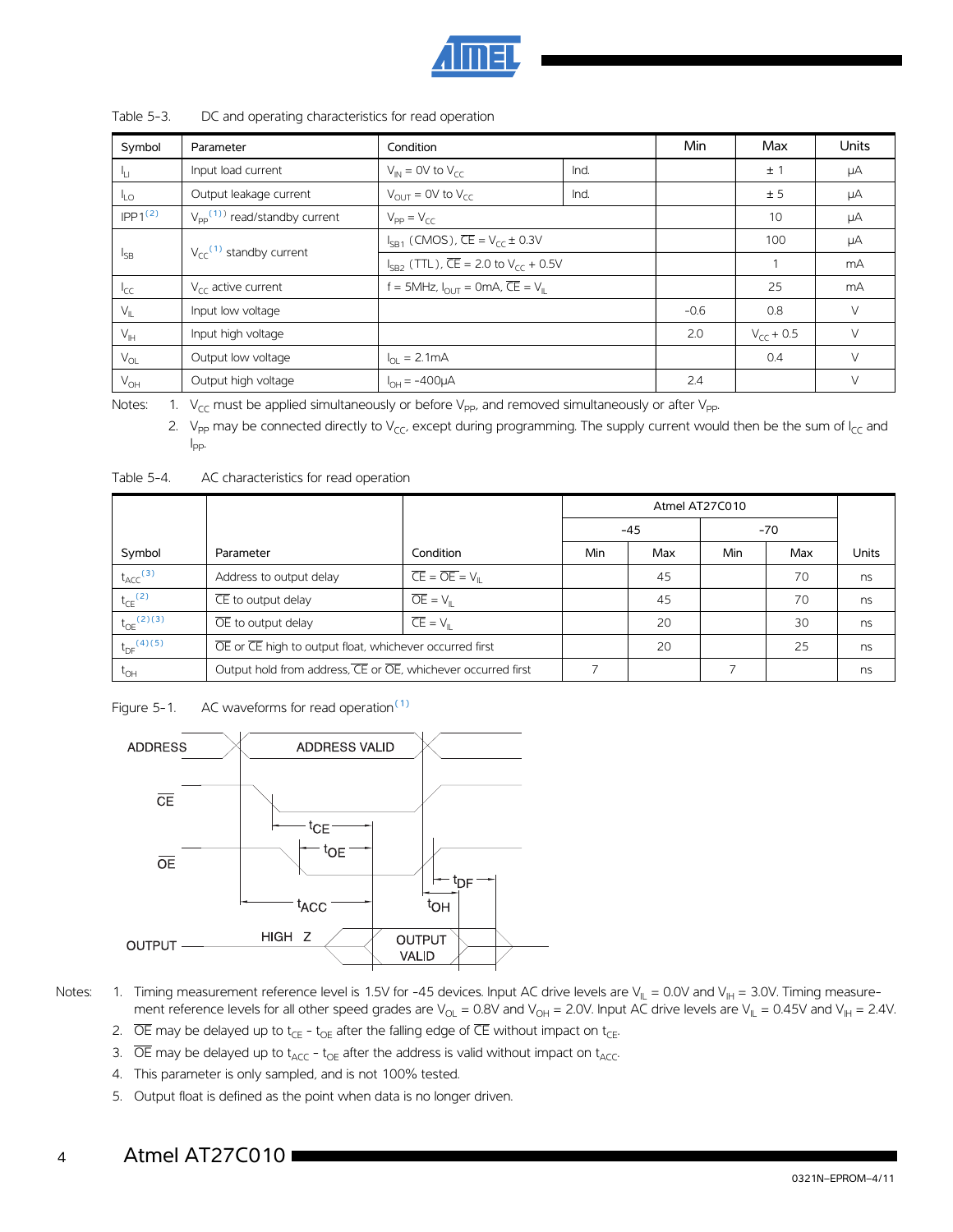







#### Table 5-5. Pin capacitance f = 1MHz,  $T = 25^{\circ}C^{(1)}$

| Symbol                      | Typ | Max        | Units | Conditions            |
|-----------------------------|-----|------------|-------|-----------------------|
| $v_{\text{IN}}$             |     |            | рF    | $V_{IN} = 0V$         |
| $\mathsf{v}_{\mathsf{OUT}}$ |     | . <u>.</u> | рF    | $V_{\text{OUT}} = 0V$ |

<span id="page-4-0"></span>Note: 1. Typical values for nominal supply voltage. This parameter is only sampled, and is not 100% tested.

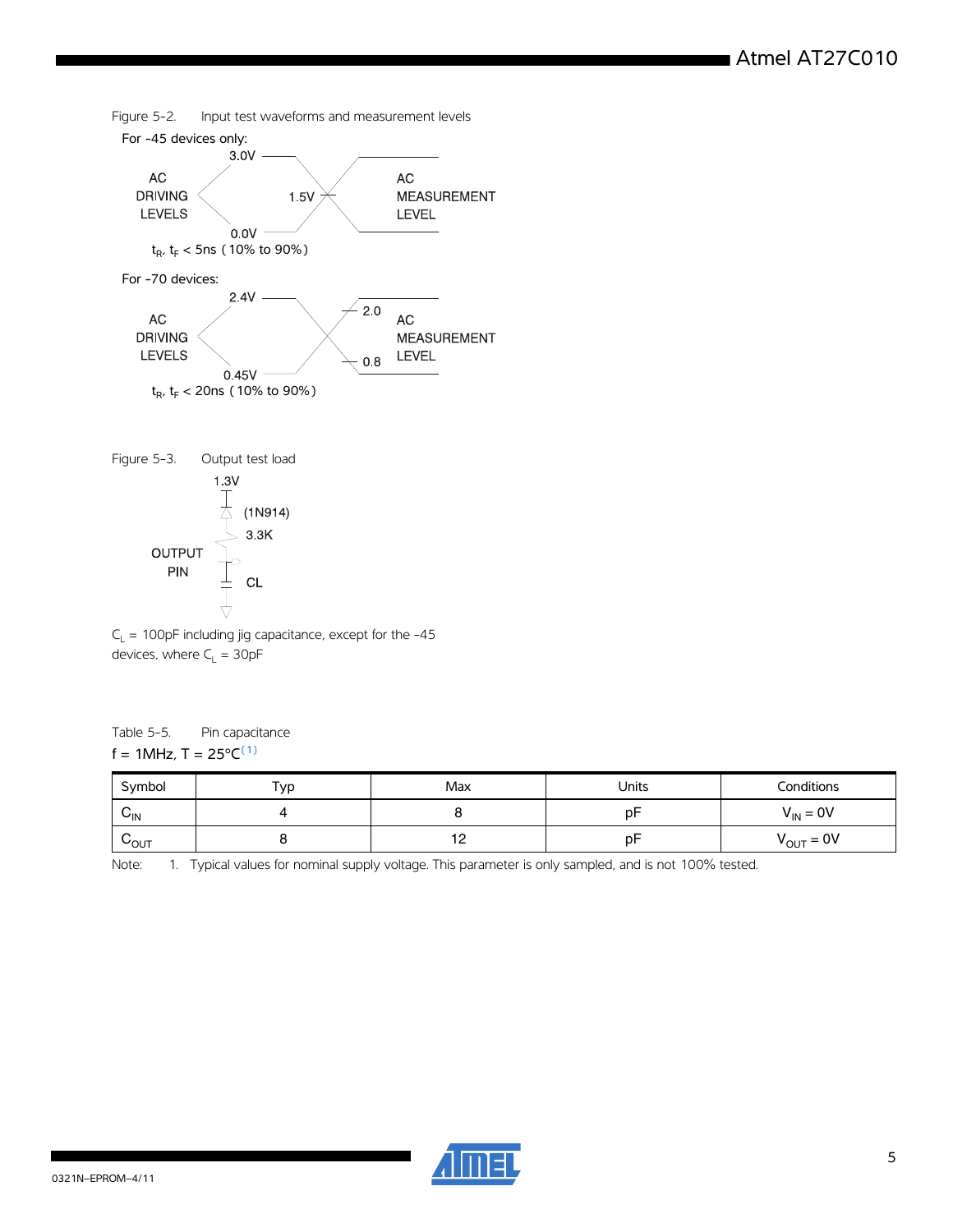

#### Figure 5-4. Programming Waveforms<sup>[\(1\)](#page-5-0)</sup>



<span id="page-5-0"></span>Notes: 1. The input timing reference is 0.8V for  $V_{\parallel L}$  and 2.0V for  $V_{\parallel H}$ .

- 2.  $t_{OE}$  and  $t_{DFP}$  are characteristics of the device, but must be accommodated by the programmer.
- 3. When programming the Atmel AT27C010, a 0.1 $\mu$ F capacitor is required across V<sub>pp</sub> and ground to suppress spurious voltage transients.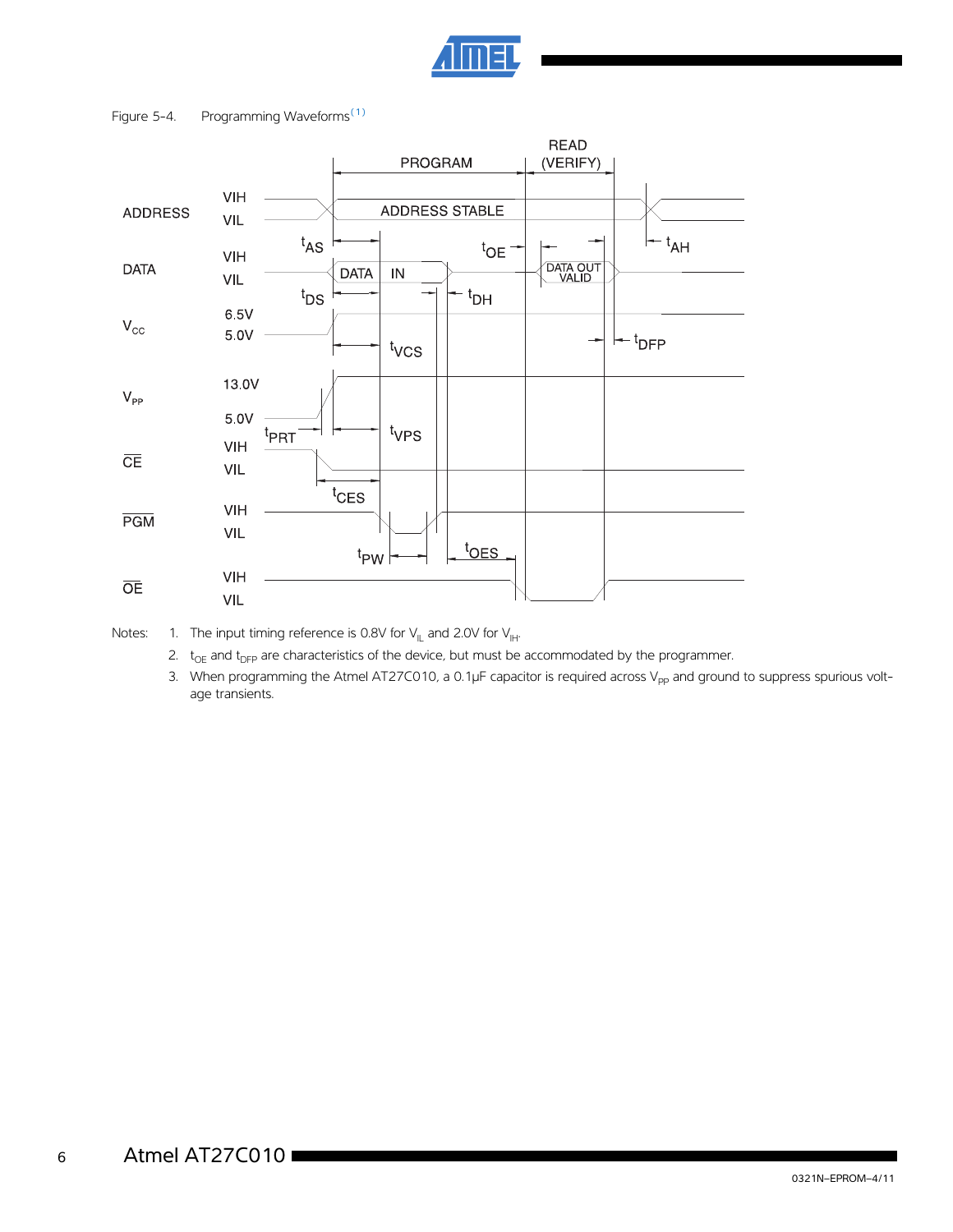Table 5-6. DC programming characteristics

|  |  | $T_A = 25 \pm 5$ °C, V <sub>CC</sub> = 6.5 ± 0.25V, V <sub>PP</sub> = 13.0 ± 0.25V |
|--|--|------------------------------------------------------------------------------------|
|--|--|------------------------------------------------------------------------------------|

|                   |                                                     |                                                  | Limits |              |              |
|-------------------|-----------------------------------------------------|--------------------------------------------------|--------|--------------|--------------|
| Symbol            | Parameter                                           | Test conditions                                  | Min    | Max          | <b>Units</b> |
| ١u                | Input load current                                  | $V_{IN} = V_{II}$ , $V_{IH}$                     |        | ±10          | μA           |
| $V_{\parallel}$   | Input low level                                     |                                                  | $-0.6$ | 0.8          | V            |
| $V_{\parallel H}$ | Input high level                                    |                                                  | 2.0    | $V_{cc}$ + 1 | $\vee$       |
| $V_{OL}$          | Output low voltage                                  | $I_{\text{OI}} = 2.1 \text{mA}$                  |        | 0.4          | $\vee$       |
| $V_{OH}$          | Output high voltage                                 | $I_{OH} = -400 \mu A$                            | 2.4    |              | $\vee$       |
| <sup>I</sup> CC2  | $V_{\text{CC}}$ supply current (program and verify) |                                                  |        | 40           | mA           |
| $1_{PP2}$         | V <sub>pp</sub> supply current                      | $\overline{CE} = \overline{PGM} = V_{\parallel}$ |        | 20           | mA           |
| $V_{ID}$          | A9 product identification voltage                   |                                                  | 11.5   | 12.5         | $\vee$       |

Table 5-7. AC programming characteristics

|  |  |  |  | $T_A = 25 \pm 5^{\circ}$ C, V <sub>CC</sub> = 6.5 ± 0.25 V, V <sub>PP</sub> = 13.0 ± 0.25V |
|--|--|--|--|--------------------------------------------------------------------------------------------|
|--|--|--|--|--------------------------------------------------------------------------------------------|

|                  |                                                           |                                                |                | Limits |       |
|------------------|-----------------------------------------------------------|------------------------------------------------|----------------|--------|-------|
| Symbol           | Parameter                                                 | Test conditions <sup>(1)</sup>                 | Min            | Max    | Units |
| $t_{AS}$         | Address setup time                                        |                                                | 2              |        | μs    |
| $t_{CES}$        | CE setup time                                             |                                                | 2              |        | μs    |
| $t_{OES}$        | $\overline{OE}$ setup time                                | Input rise and fall times<br>(10% to 90%) 20ns | $\overline{c}$ |        | μs    |
| $t_{DS}$         | Data setup time                                           | Input pulse levels<br>0.45V to 2.4V            | 2              |        | μs    |
| $t_{AH}$         | Address hold time                                         |                                                | $\circ$        |        | μs    |
| $t_{\text{DH}}$  | Data hold time                                            |                                                | 2              |        | μs    |
| $t_{\text{DFP}}$ | $\overline{OE}$ high to output float delay <sup>(2)</sup> | Input timing reference level                   | $\Omega$       | 130    | ns    |
| $t_{VPS}$        | $V_{\text{pp}}$ setup time                                | 0.8V to 2.0V                                   | 2              |        | μs    |
| t <sub>vcs</sub> | $V_{cc}$ setup time                                       |                                                | 2              |        | μs    |
| $t_{PW}$         | PGM program pulse width <sup>(3)</sup>                    | Output timing reference level<br>0.8V to 2.0V  | 95             | 105    | μs    |
| $t_{OE}$         | Data valid from OE                                        |                                                |                | 150    | ns    |
| $t_{PRT}$        | $V_{\text{pp}}$ pulse rise time during programming        |                                                | 50             |        | ns    |

<span id="page-6-1"></span><span id="page-6-0"></span>Notes: 1.  $V_{CC}$  must be applied simultaneously with or before V<sub>PP</sub> and removed simultaneously with or after V<sub>PP</sub>.

2. This parameter is only sampled, and is not 100% tested. Output float is defined as the point where data is no longer driven. See timing diagram.

3. Program pulse width tolerance is 100µsec ± 5%.

<span id="page-6-2"></span>

| The Atmel AT27C010 integrated product identification code |
|-----------------------------------------------------------|
|                                                           |

|              |                | Pins |    |          |                |    | Hex |                |                |      |
|--------------|----------------|------|----|----------|----------------|----|-----|----------------|----------------|------|
| Codes        | A <sub>0</sub> | O7   | O6 | O5       | O <sub>4</sub> | O3 | O2  | O <sub>1</sub> | O <sub>0</sub> | data |
| Manufacturer | Ω              |      |    | $\Omega$ |                |    |     |                |                | 1Ε   |
| Device type  |                |      |    |          |                |    |     |                |                | 05   |

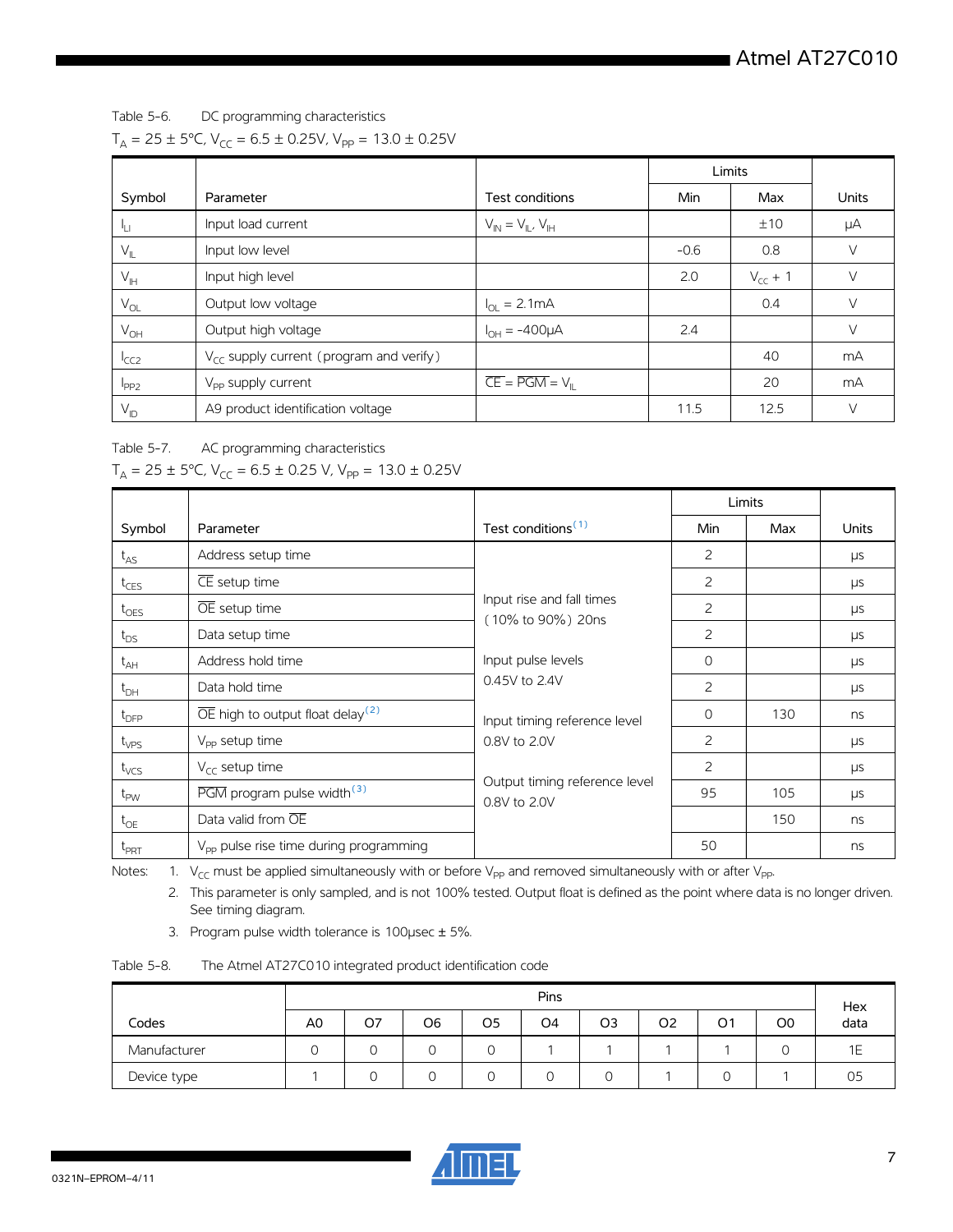## 6. Rapid programming algorithm

A 100 $\mu$ s PGM pulse width is used to program. The address is set to the first location. V<sub>CC</sub> is raised to 6.5V and V<sub>PP</sub> is raised to 13.0V. Each address is first programmed with one 100us PGM pulse without verification. Then a verification/reprogramming loop is executed for each address. In the event a byte fails to pass verification, up to 10 successive 100µs pulses are applied with a verification after each pulse. If the byte fails to verify after 10 pulses have been applied, the part is considered failed. After the byte verifies properly, the next address is selected until all have been checked.  $V_{PP}$  is then lowered to 5.0V and  $V_{CC}$  to 5.0V. All bytes are read again and compared with the original data to determine if the device passes or fails.

Figure 6-1. Rapid programming algorithm

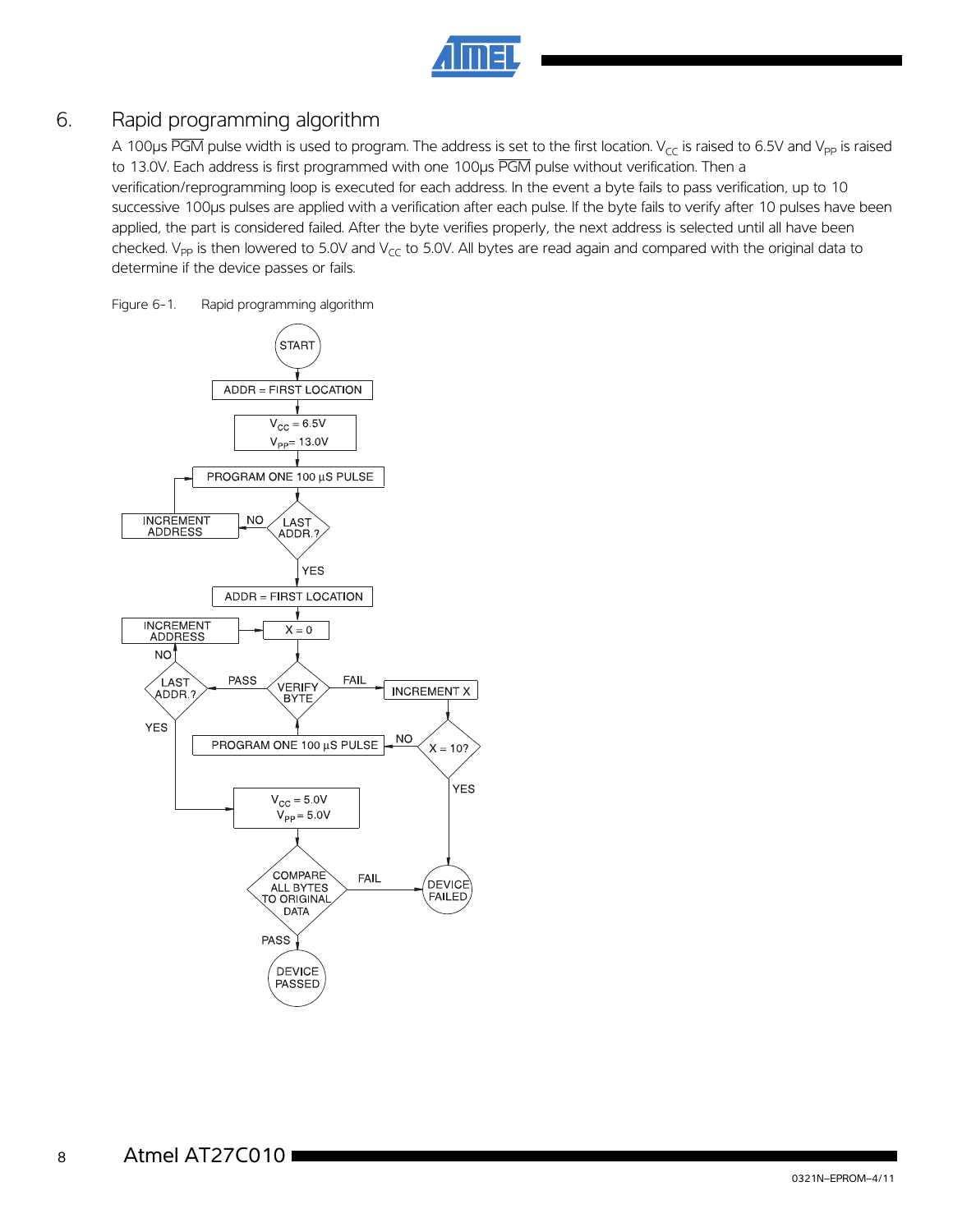# 7. Ordering information

| L <sub>ACC</sub> | $I_{cc}$ (mA) |         |                                |             |                        |                               |
|------------------|---------------|---------|--------------------------------|-------------|------------------------|-------------------------------|
| (ns)             | Active        | Standby | Atmel ordering code            | Package     | Lead finish            | Operation range               |
| 45               | 25            | 0.1     | AT27C010-45JU                  | 32J         | Matte tin              | Industrial<br>(-40°C to 85°C) |
| 70               | 25            | 0.1     | AT27C010-70JU<br>AT27C010-70PU | 32J<br>32P6 | Matte tin<br>Matte tin | Industrial<br>(-40°C to 85°C) |

# Green package option (Pb/halide-free)

| Package type |                                                           |  |  |  |  |
|--------------|-----------------------------------------------------------|--|--|--|--|
| <b>32J</b>   | 32-lead, plastic, J-leaded chip carrier (PLCC)            |  |  |  |  |
| 32P6         | 32-lead, 0.600" wide, plastic, dual inline package (PDIP) |  |  |  |  |

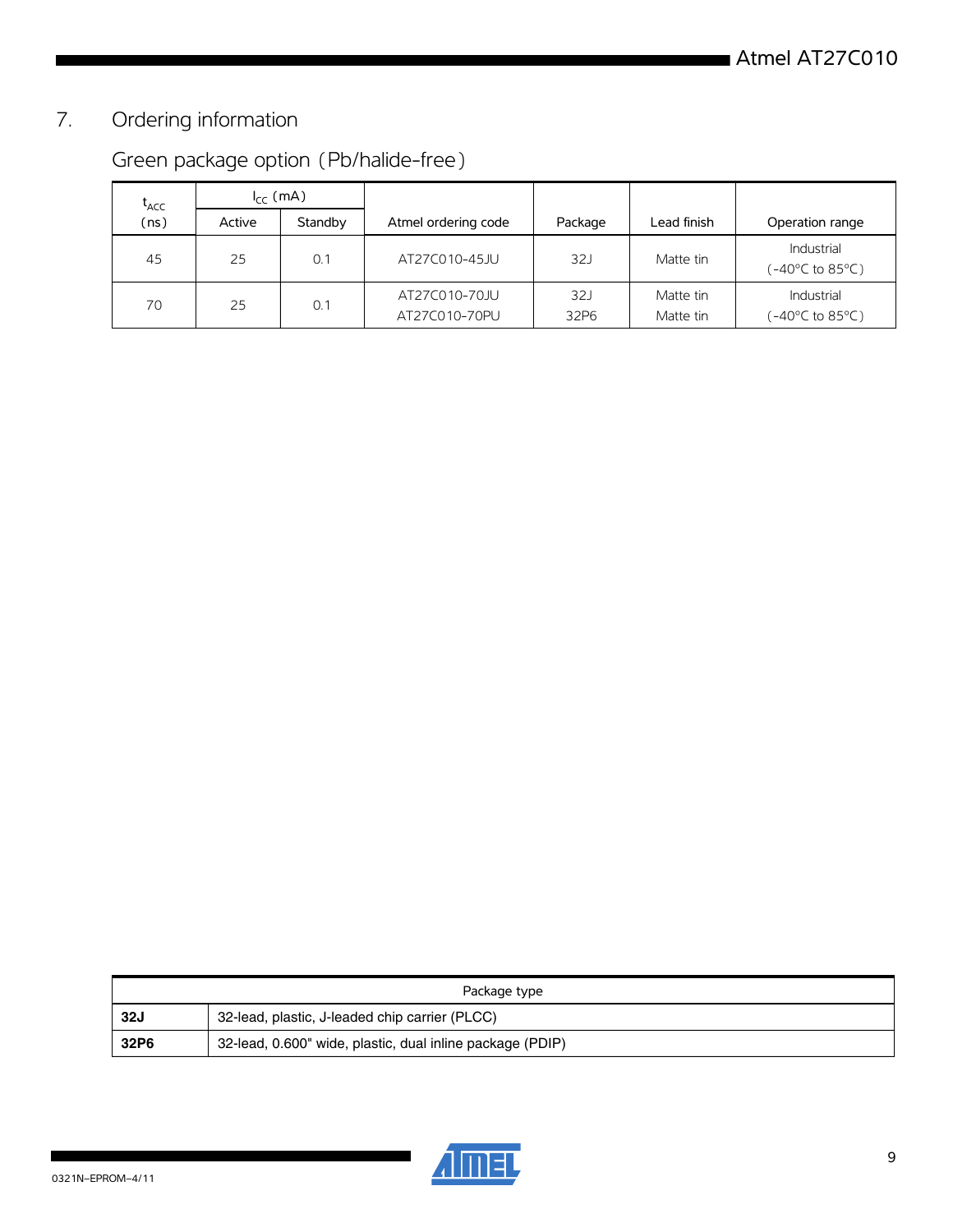

## 8. Package Information

## 32J – PLCC

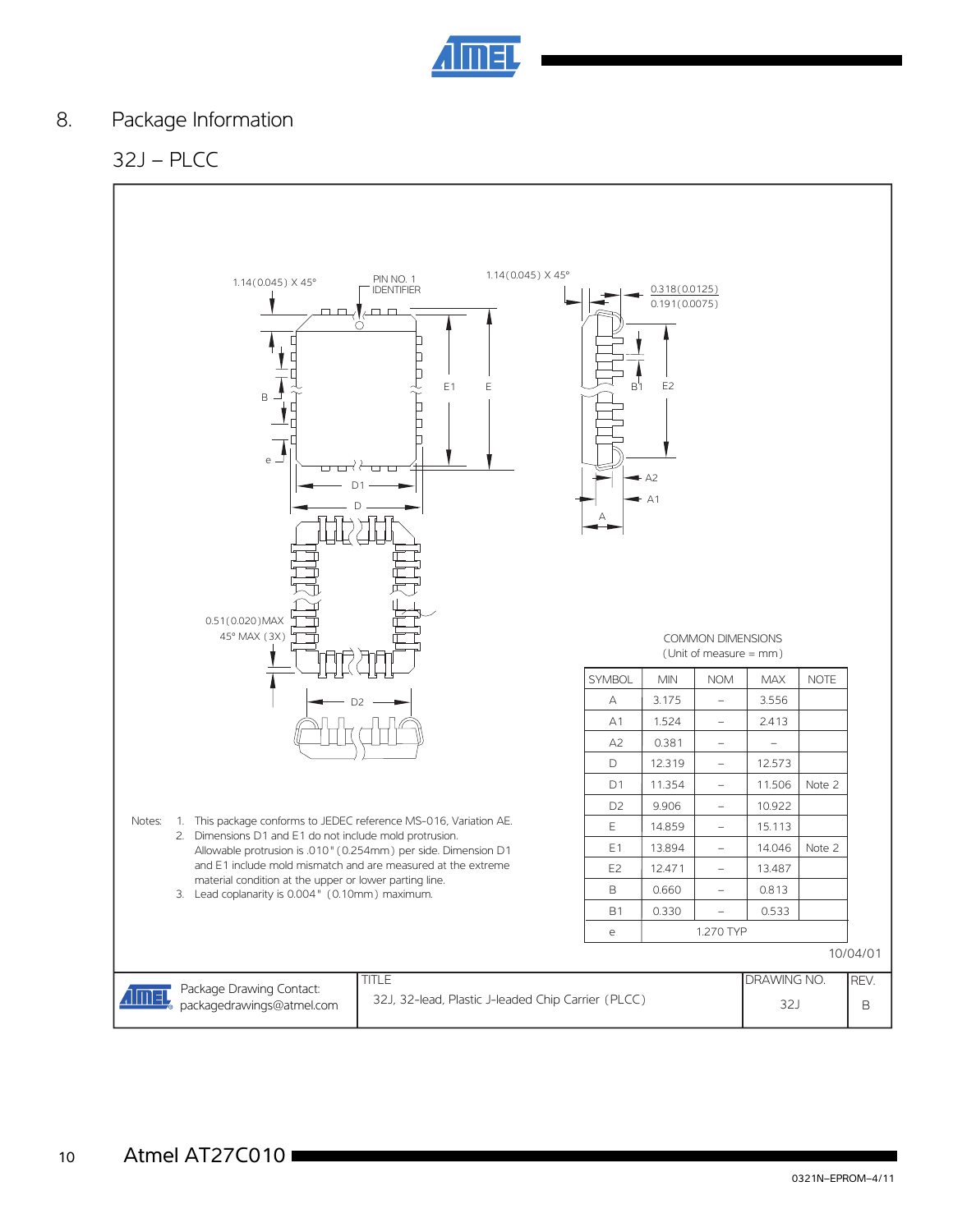#### 32P6 – PDIP



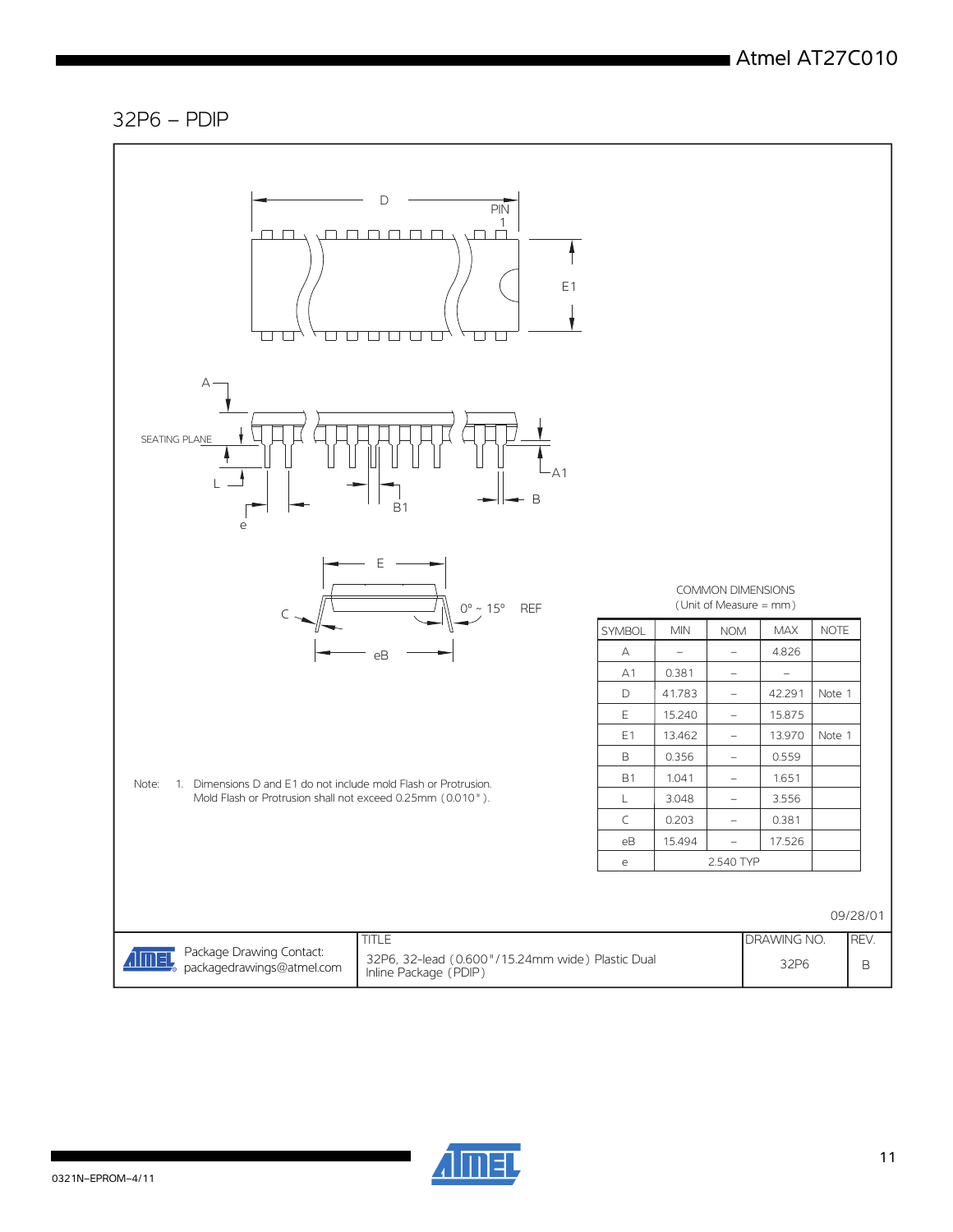

# 9. Revision history

| Doc. Rev. | Date    | -<br>Comments                                                  |
|-----------|---------|----------------------------------------------------------------|
| 0321N     | 04/2011 | Remove TSOP package<br>Add lead finish to ordering information |
|           |         |                                                                |
| 0321M     | 12/2007 |                                                                |